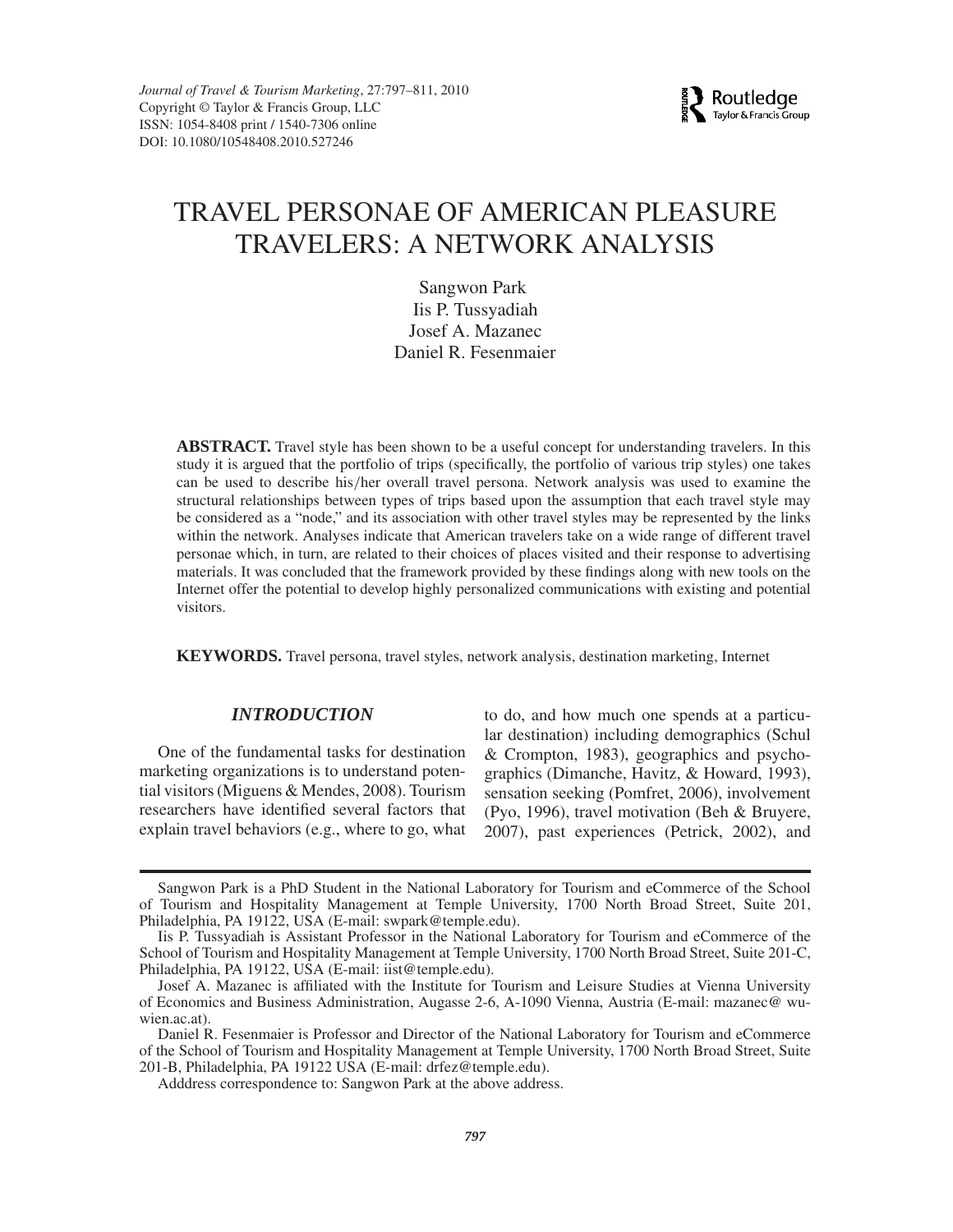travel personality (Plog, 2002). Among these variables, travel personality is regarded as one of the most powerful concepts that can be used for understanding differences in traveler behavior. In general, the notion of personality represents individual differences and "refers to the characteristics which determine general patterns of behavior" (Engel, Kollat, & Blackwell, 1969). In the context of travel, travel personality is generally understood as the complex of all the attributes (e.g., behavioral, emotional, and mental) that relate to travel activity. Several scholars have sought to define travel personality within the context of allocentric–psychocentric (Nickerson & Ellis, 1991; Plog, 2002; Smith, 1990), involvement (Fesenmaier & Johnson, 1989), sensation seeking (Pomfret, 2006), risk perception (Reisinger & Mavondo, 2005), intrinsic leisure motivation (Iwasaki & Mannell, 1999), and social responsibility (Gramann, Bonifield, & Kim, 1995).

Other researchers have argued that travel markets can best be understood through actual travel behavior; that is, the nature of the trip one takes provides a better means for understanding how a traveler negotiates his/her personal, social, and geographic situation (Fesenmaier, 1988; Hardy, 2003; Hu & Morrison, 2002; Pearce, 2005). Pearce, in particular, describes a number of examples of travel style typologies including short- vs. long-haul travel, VFR travel, and venture tourism and argues that there are a huge number of useful strategies for classifying travel behavior. Recently, Gretzel, Mitchel, Hwang, and Fesenmaier (2004) examined the notions of travel personality and travel style within the context of online destination recommendation systems. Park, Kim, and Fesenmaier (2008) expanded the travel styles based upon Gretzel et al. (2004) where they identified 20 different traveler styles based upon the notions of novelty (Cohen, 1972), environment (MacKay & Fesenmaier, 1997) and involvement (Pine & Gilmore, 1999) and concluded that they can be used to effectively describe travel markets.

An important limitation of these travel typologies is that they are static in that they describe a specific travel personality or a specific type of trip without the possibility that the traveler will take on different traveler personalities, or indeed, a number of different types of trips over a period of time. Research by Pearce (2005), among others (Gretzel, Hwang, & Fesenmaier, 2006; Huan & Beaman, 2004; Kim & Fesenmaier, 1990; Nichols & Snepenger, 1988; Roehl & Fesenmaier, 1992); however, found that travel behavior is largely situational (and, perhaps, evolutional in the case of Pearce's travel career model), whereby one may take a variety of different trips depending upon the nature of the travel group, motivations for the trip, etc. Further, Pearce, Gretzel et al. (2006), and Fesenmaier (1985, 1988) argue that travelers tend to "frame" their travel choices in building a reasonably consistent "portfolio" of activities and destinations. Based upon these two literatures, it is argued in this article that the integration of the concepts of travel style and trip portfolio within the notion of "travel persona" is a useful way of characterizing one's choices of activities and the intensity/involvement in these activities over a period of time; and therefore, can be linked to traveler behavior. Thus, the goal of this study is to examine the concept of travel persona by first identifying travel personae among American travelers. Then, the study examines the extent to which the travel personae differ in terms of demographic characteristics, travel activities, and information search behaviors.

# *DEFINING TRAVEL PERSONAE*

The tourism literature suggests that the concept of travel personality reflects the enduring patterns of perceiving, relating to, and thinking about the environment and oneself (Cohen, 1972; Nickerson & Ellis, 1991). Based upon this notion of traveler personality, a number of studies (Madrigal, 1995; Nickerson & Ellis, 1991; Plog, 2002; Zins, 1998) have been conducted to identify and evaluate traveler types. Arguably, the most recognized model of travel personality was developed by Plog (1974) who proposed five distinct types of travel groups: (a) Allocentric, (b) Near-allocentric, (c) Mid-centric, (d) Near-psychocentric, and (e) Psychocentric. Allocentric (i.e., Venturers) travelers prefer exotic destinations and an unstructured vacation itinerary rather than a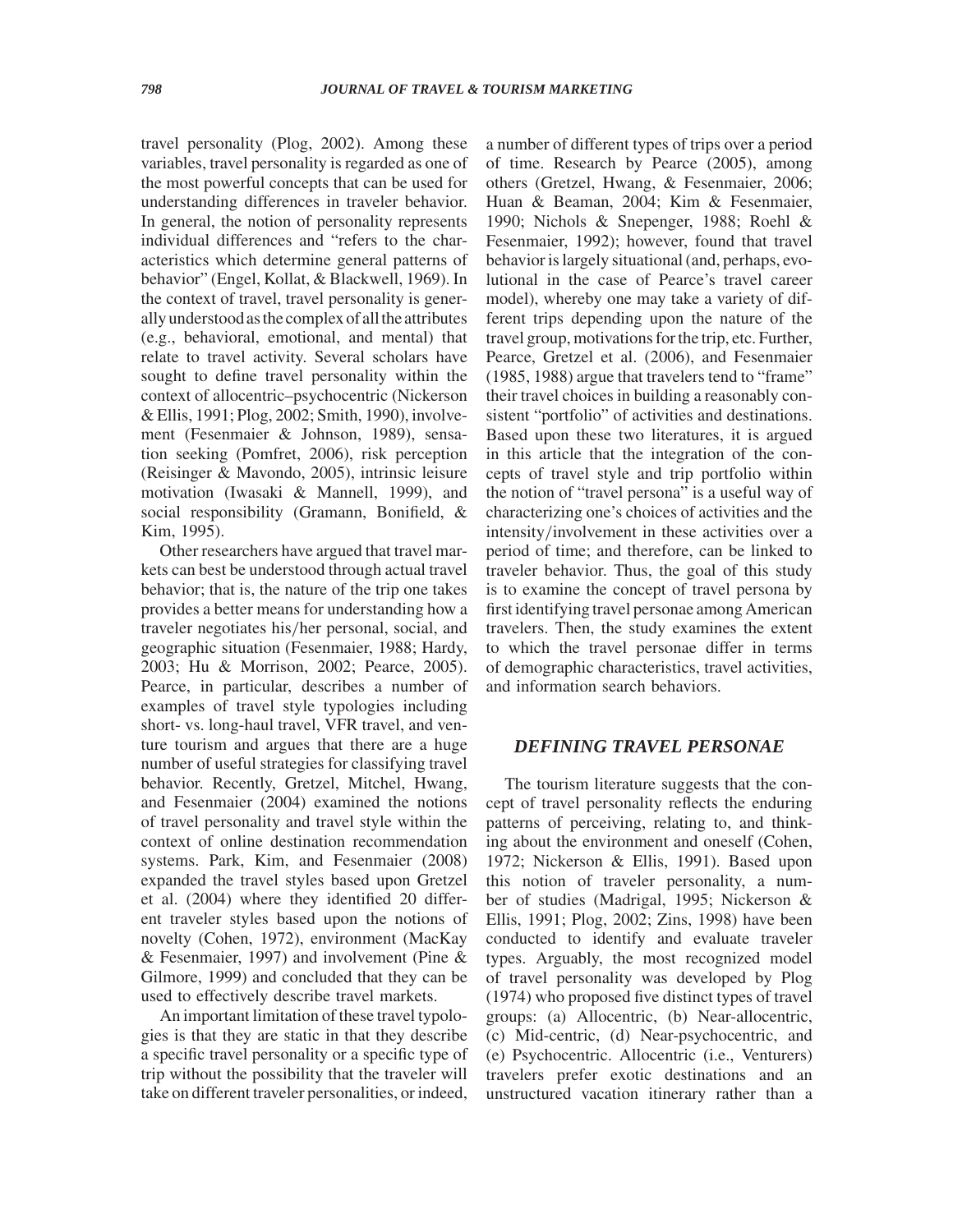packaged plan, whereas Psychocentric (i.e., Dependables) travelers tend to seek out familiar destinations and packaged tours. Many tourism studies have used the Plog's travel personality framework as a foundation for understanding destination choice (Nickerson & Ellis), holiday preferences (Eachus, 2004), and other travelrelated decisions such as accommodation, travel groups, and leisure style (Basala & Klenosky, 2001; Madrigal). However, several researchers have challenged the reliability of Plog's personality typology. For example, Smith (1990) found that Plog's personality framework does not match the expected pattern of destination preferences. More recently, Litvin (2006) confirmed that Plog's theory of traveler personality is largely theoretical and concluded that there is little practical value for marketing a destination, cautioning travel marketers to be extremely careful to focus on travel aspirations rather than travel behavior.

Pearce (2005), Gretzel et al. (2004, 2006), and more recently, Park et al. (2008), argue that traveler behavior can be better understood by assessing the nature of trips—the travel styles a person actually takes. Gretzel et al. (2004) and Park et al. proposed that pleasure trips can best be defined by three dimensions which are deeply rooted in the travel literature: (a) Cohen's (1972) novelty-familiarity continuum (i.e., from institutionalized to non-institutionalized); (b) MacKay and Fesenmaier's (1997) environmental characteristic continuum (i.e., from natural to constructed); and (c) Pine and Gilmore's (1999) involvement continuum (i.e., from active to passive). Cohen argued that travelers can be understood by the extent to which one seeks places that are familiar, whereby the "institutionalized tourist" is compared to reading a fiction novel and/or watching beautiful pictures, rather than being involved in the environment; non-institutionalized tourists (i.e., drifter and explorer), on the other hand, travel away from established tourism destinations. Further, MacKay and Fesenmaier argued that four elements (activity, familiarity, holiday, and atmosphere) of the environment can be used to describe a tourism destination; importantly they found that the natural environment is often associated with wild and unsafe, a place

almost untouched. In contrast, constructed environments connote "tame" and "safe." Following Pine and Gilmore, it also argued that the level of involvement is important in understanding the nature of the trip. That is, "active" indicates direct participation, whereas "passive" reflects indirect participation in the tourism experience. Thus, Gretzel et al. (2004) and Park et al. argue that people who enjoy outdoor recreation such as hiking and biking can be regarded as "active" tourists, whereas those who travel to see historical attractions and watch sporting events may be regarded as "passive" tourists.

The framework proposed by Park et al. (2008) includes 20 trip types (see Figure 1), whereby each trip type is represented by a rich description of a trip reflecting the three dimensions discussed above. Following Gretzel et al. (2004), it is argued that this strategy in representation of the travel styles enables a traveler (i.e., the respondent) to better understand/identify with the nature of the trip in terms of familiarity, activities, and involvement. As can be seen in Figure 1, the travel styles described as Trail Trekker, Thrill Seeker, Avid Athlete, and Action Agent are located along the "active experience" axis, whereas those trips labeled Beach Bum and Gamer represent more "passive" travel activities (Park et al.). These types of trips differ substantially from History Buff, Family Person, and Shopping Shark in that they connote visitors to more institutionalized and constructed environments; while Escapist, Outdoor Lover, and Boater-oriented travel are somehow related to more undeveloped and unknown circumstances. Additionally, City Connoisseur, Sports Event Lover, and Sight Seeker-oriented travelers are more likely to visit popular destinations regardless of the type of environment (i.e., natural or constructed). Thus, it appears that these 20 travel styles reasonably delineate the three dimensional framework proposed by Park et al.

Following from Pearce (2005), Fesenmaier (1988), and Kim and Fesenmaier (1990); however, it is argued that one may take a variety of trips over a period of time, and that this combination (i.e., portfolio) of trips reflects what one might describe as a "travel persona." For example, on one occasion a traveler may go shopping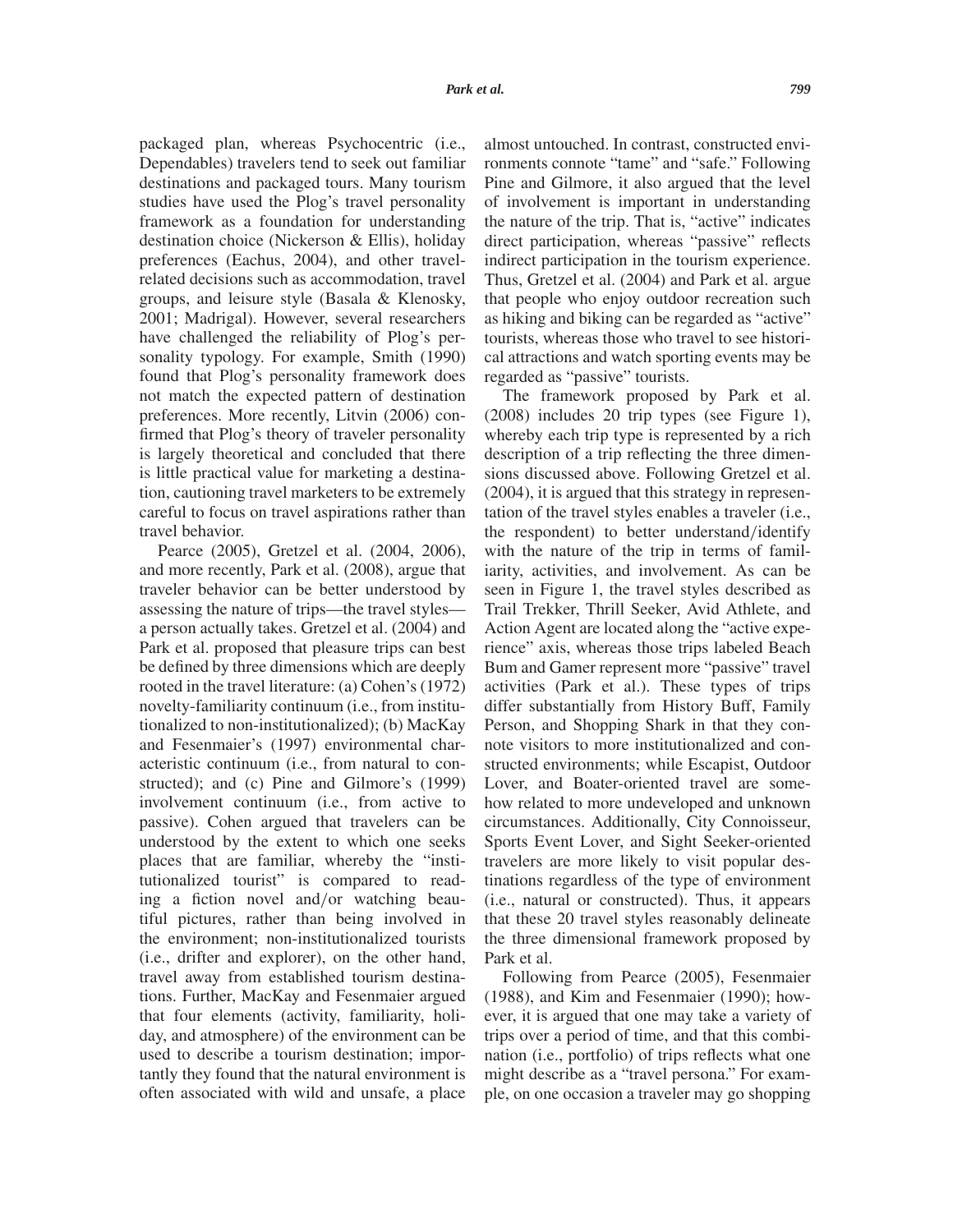

FIGURE 1. Dimensions of Travel Style.

as the primary benefit/activity of his/her trip, and then on another trip he/she might go with friends to a sporting event or a casino; and, on a third trip, the same person may travel with other friends to hike up a mountain. However, it is argued that there are "limits" to the combinations of trips that one might take. For example, an older person may be less likely to participate in "extreme" sports, go hiking/camping in the wilderness, or go to a night club. Thus, it is posited that the portfolio of trips (specifically, the types of trips) one takes can be used to describe his/her overall travel persona. The goal of this study is to identify the combinations of the various types of trips people take (i.e., travel personae), and to see if these combinations differ substantially in terms of demographic characteristics, trip activities, and information-seeking behaviors.

#### *METHODOLOGY*

An online survey was sent to 198,272 Americans who had requested travel-related information from 20 different state and regional tourist offices throughout the United States during 2008. The travel survey was distributed to these people throughout 2008–2009 based upon the date of contact (within 3 months of the request for travel information) and the destination from which information was requested. A three-step process was used to maximize the response rate: (a) an initial invitation was sent out along with the URL of the survey; (b) 4 days later, a reminder was delivered to those who had not completed the survey; and (c) the final request for participation was sent out to those who had not completed the survey 1 week later. An "Amazon.com" gift card valued at \$100 was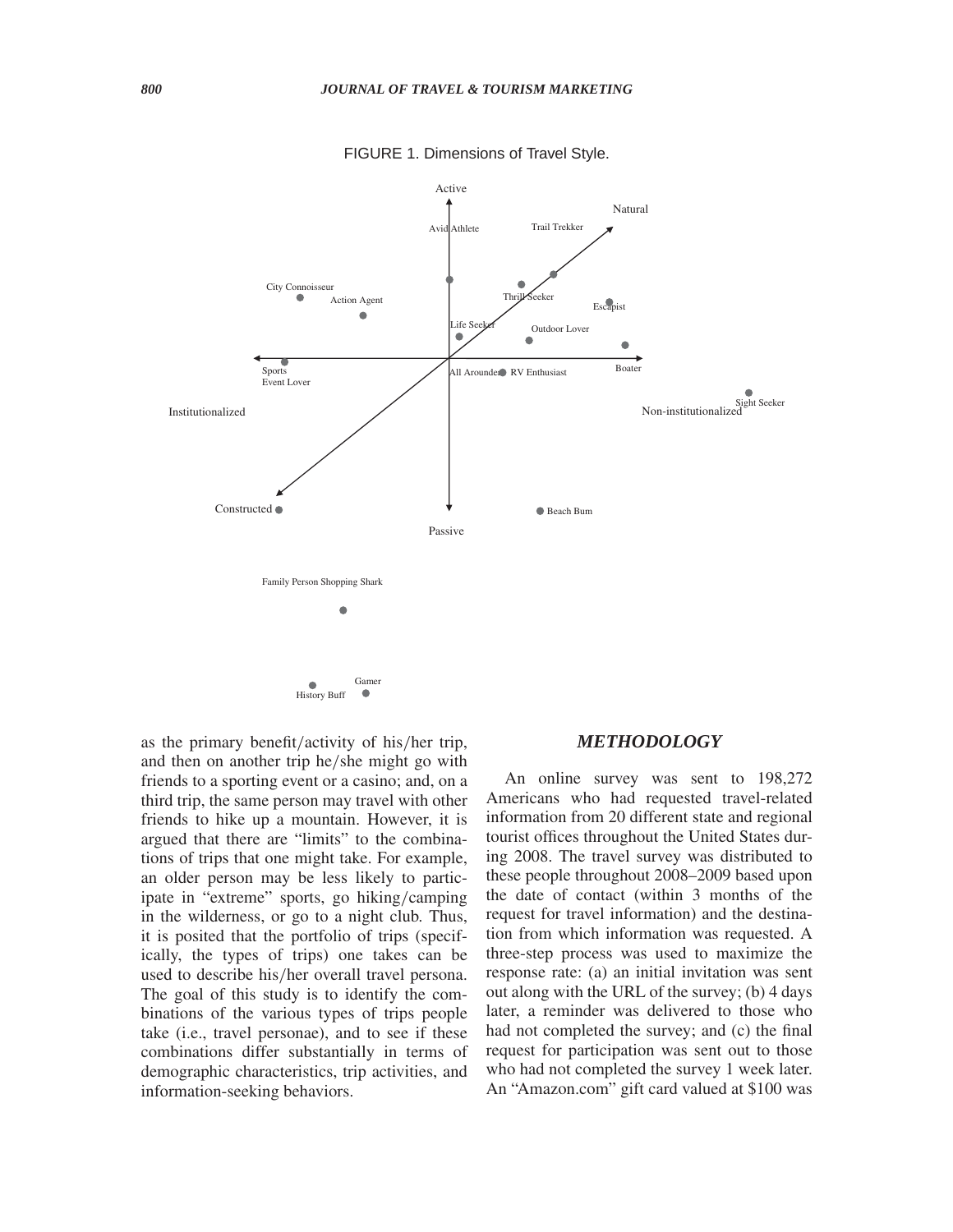provided to one winner for each destination as an incentive to participate in the study. The survey effort resulted in 16,732 usable responses, reflecting a response rate of 8.4%.

The online survey was comprised of a number of sections of which three provided data relevant to this study. The first section asked respondents to select activities during recent travel to U.S. destinations, allowing selection up to 3 from 18 activities: "Participate in a tour," "Visit a cultural site/event," "Visit a theme/amusement park," "Visit a national park or state park," "Visit a historic site," "Dine at a good restaurant," "Hike, bike etc.," "Participate in outdoor activities," "Go boating," "Play golf or tennis," "Snow ski," "Visit a beach/water front area," "Go shopping/antiquing," "Attend a festival, craft fair, etc.," "Attend a boat, auto, antique show," "Participate in a sports event," "Watch a sports event," and "Gamble." In addition, respondents were asked questions concerning their intention to visit places in the United States, Canada, Caribbean, and Mexico. In the second section, respondents were asked to select (using an interactive tool to drag and drop) up to three trip types that best describe the nature of their pleasure travel in North America over the past 3 years (see Figure 2). The last section of the survey included questions regarding age (of the respondent, partner, and children) and the total annual income of the household.

A descriptive analysis was first conducted to identify the distribution of the respective trip types. The travel style data was then analyzed to identify the various combinations of the (up to) three trip types as selected by the respondents; this effort resulted in a total number of 955 combinations of trip types (i.e., travel persona) from the 16,732 respondents. The total number of possible combinations when selecting three trip types is  $1,350$  ( $_{20}C_3 + _{20}C_2 + _{20}C_1 = 1,350$ where C refers to combination, 20 refers to total number of elements such as 20 travel types, and 1, 2, and 3 refer to possible cases that can be selected when responding the survey), indicating that 71.3% of all possible combinations were identified by the respondents. This finding suggests that travelers take on a wide range of travel persona. Network analysis using UCINET 6.0 (Borgatti, Everett, & Freeman, 2002) was then used to examine the relational characteristics of travel persona based upon the assumption that

FIGURE 2. Questionnaire Design for Travel Style Selection.

Below are several different travel nersonalities. Please choose three travel nersonalities that "hest" describe you as a traveler in North America (Click and drag your

| Culture Creature - You love<br>everything cultural - theater,<br>shows, museums, festivals<br>and fairs and local culture.<br>too!  | City Connoisseur - A creature<br>who simply enjoys the pulse<br>and amenities of a city.                                                   | Sight Seeker - Always ready<br>to stop for that landmark.<br>event, scenic vista or<br>attraction.                                                | Family Person - The<br>destination is not what<br>counts, it is the time you<br>spend with family and friends<br>that makes your vacation. | <b>Your Selections</b> |
|-------------------------------------------------------------------------------------------------------------------------------------|--------------------------------------------------------------------------------------------------------------------------------------------|---------------------------------------------------------------------------------------------------------------------------------------------------|--------------------------------------------------------------------------------------------------------------------------------------------|------------------------|
| Beach Bum - Interested<br>primarily in relaxing and<br>sunbathing in warm places<br>with lots of sun, sand and<br>water.            | Sports Event Lover - You<br>enjoy vacations where you<br>can attend a sporting event<br>whether it's a bowl game or a<br>local tournament. | <b>Outdoor Lover - The outdoors</b><br>is your home.                                                                                              | Shopping Shark - Shops,<br>antiques, that special<br>somethingstopped looking<br>for a cure for your<br>shopaholism?                       |                        |
| Action Agent - A person who<br>goes where the action is.<br>Loves night clubs, good<br>restaurants and<br>entertainment.            | Thrill Seeker - You are<br>interested in risky, exhilarating<br>activities which provide<br>emotional highs such as sky<br>diving.         | Avid Athlete - The primary<br>emphasis of your vacation is<br>to remain active in your<br>favorite sport, whether is it golf<br>or tennis.        | Trail Trekker - If it's outdoors<br>- you're there. Hiking,<br>walking, parks, forests,<br>mountains, birdwatching, etc.                   | Clear                  |
| Boater - Your world is on the<br>water and your boat is your<br>home. Feeling the breeze is<br>what you really care about.          | History Buff - Travel back in<br>time. Your vacation is a<br>learning experience that<br>focuses on historic facts and<br>sites.           | Gamer - Electrifving slots and<br>table games, fantastic fare<br>and nightly entertainment are<br>a crucial part of your trip.                    | Escapist - You enjoy<br>vacations where you can get<br>away from it all in order to<br>relax in quiet and peaceful<br>places.              |                        |
| Life Seeker - In your travels,<br>you seek spiritual and/or<br>personal knowledge to<br>understand self and the<br>meaning of life. | RV Enthusiast - You enjoy<br>traveling the back roads of<br>America. For you, the journey<br>is THE destination.                           | All Arounder - You need to<br>have it all. You go where there<br>is a lot to do and see. You<br>draw strength from nature by<br>being part of it. | Romantic - You enjoy looking<br>for a 'Special' place to enjoy<br>being with the special person<br>in your life.                           |                        |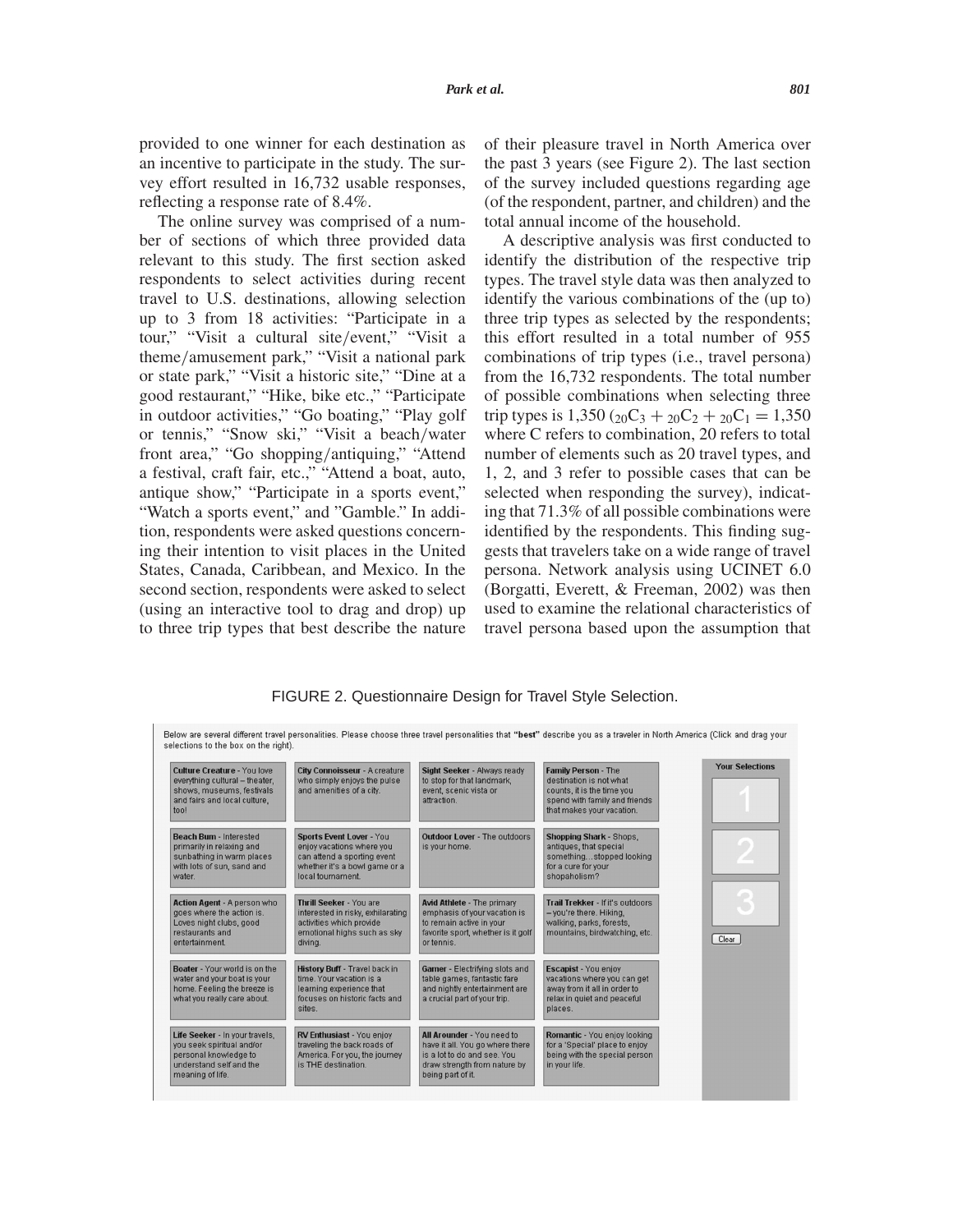each trip style may be considered as a "node," and its association with other trip styles may be represented by the links within the network (Wasserman & Faust, 1994). Based upon this notion, network analysis was used to assess the structure of relations between the respective travel styles (Gretzel, Xiang, Wöber, & Fesenmaier, 2008; Hanneman, 2000; Hwang, Gretzel, & Fesenmaier, 2006). Measures of centrality (i.e., the number of nodes to which a particular node connects), closeness (i.e., how close a node is to all the other nodes in the network), and betweenness (i.e., the degree to which a particular node lies between the various other nodes in the network) were calculated to identify important relationships between the respective trip types. Finally, a series of post-hoc analyses using chi-square analysis and analysis of variance (ANOVA) were conducted to determine if demographic characteristics, travel behavior, and information search behaviors differ significantly across travel persona profiles.

#### *RESULTS*

As can be seen in Table 1, over 50% of travelers who requested the destination information were over 45-years-old (i.e., 45–54 years: 32.7%, 55–64 years: 27.9%, and 65 or older: 12.6%). Most of the travelers' annual household income was below \$100,000 (i.e., less than \$50,000: 25.7%, \$50,001–\$75,000: 26.9%, \$75,000–\$100,000: 23.4%). Respondents were largely residents of 12 states including Texas (11.1%), Illinois (9.2%), California (6.7%), New York (4.9%) and Missouri (4.6%), reflecting the population of the state and the nature of the advertising markets of the participating state and regional tourist offices.

The results of the frequency analysis are presented in Table 2 and indicate that almost all respondents (99.9%) chose one of three travel styles to characterize the nature of their travel in North America; of these three travel styles, almost half (44.6%) of the respondents described their travel as Sight Seeker, closely followed by Family Person (31.6%), Beach Bum (29.3%). However, All Arounder (27.7%),

| Demographic characteristic Frequency         |                | Percent<br>of respondents |
|----------------------------------------------|----------------|---------------------------|
| Age ( $N = 15,012$ )                         |                |                           |
| 18-24 years                                  | 228            | 1.5                       |
| 25-34 years                                  | 1,089          | 7.3                       |
| 35-44 years                                  | 2,707          | 18.0                      |
| $45 - 54$ years                              | 4,904          | 32.7                      |
| 55-64 years                                  | 4,190          | 27.9                      |
| 65 or older                                  | 1,894          | 12.6                      |
| Annual household income ( $N = 14,197$ )     |                |                           |
| Less than \$50,000                           | 3,649          | 25.7                      |
| \$50,001-\$75,000                            | 3,814          | 26.9                      |
| \$75,001-\$100,000                           | 3,315          | 23.4                      |
| \$100,001-\$125,000                          | 1,554          | 10.9                      |
| \$125,001 or more                            | 865            | 6.1                       |
| No comment                                   | 1,000          | 7.0                       |
| Number of trip types chosen ( $N = 15,318$ ) |                |                           |
| 1                                            | 7              | $\cdot$ 1                 |
| $\overline{2}$                               | $\overline{0}$ | 0                         |
| 3                                            | 15,311         | 99.9                      |
| Resident states ( $N = 15,318$ )             |                |                           |
| <b>Texas</b>                                 | 1,693          | 11.1                      |
| <b>Illinois</b>                              | 1,410          | 9.2                       |
| California                                   | 1,029          | 6.7                       |
| New York                                     | 747            | 4.9                       |
| Missouri                                     | 704            | 4.6                       |
| Florida                                      | 622            | 4.1                       |
| Pennsylvania                                 | 599            | 3.9                       |
| Arizona                                      | 524            | 3.4                       |
| New Jersey                                   | 501            | 3.3                       |
| Ohio                                         | 485            | 3.2                       |
| Michigan                                     | 440            | 2.9                       |
| Colorado                                     | 396            | 2.6                       |
| Wisconsin                                    | 383            | 2.5                       |
| Massachusetts                                | 382            | 2.5                       |
| Washington                                   | 348            | 2.3                       |

### TABLE 1. Descriptive Characteristics of **Respondents**

Escapist (25.3%), Culture Creature (24.8%), and History Buff (22.1%) also appear to be popular style of trips (see Table 2). Consistent with a number of studies, the findings seem to indicate that most American respondents travel with family to popular and well-known tourism destinations, or they seek beaches so as to escape from everyday life.

## *Assessing Travel Personae*

The second phase of the study focused on assessing the relationships between the 20 travel styles. In total, 955 unique travel style combinations (i.e., traveler personae) were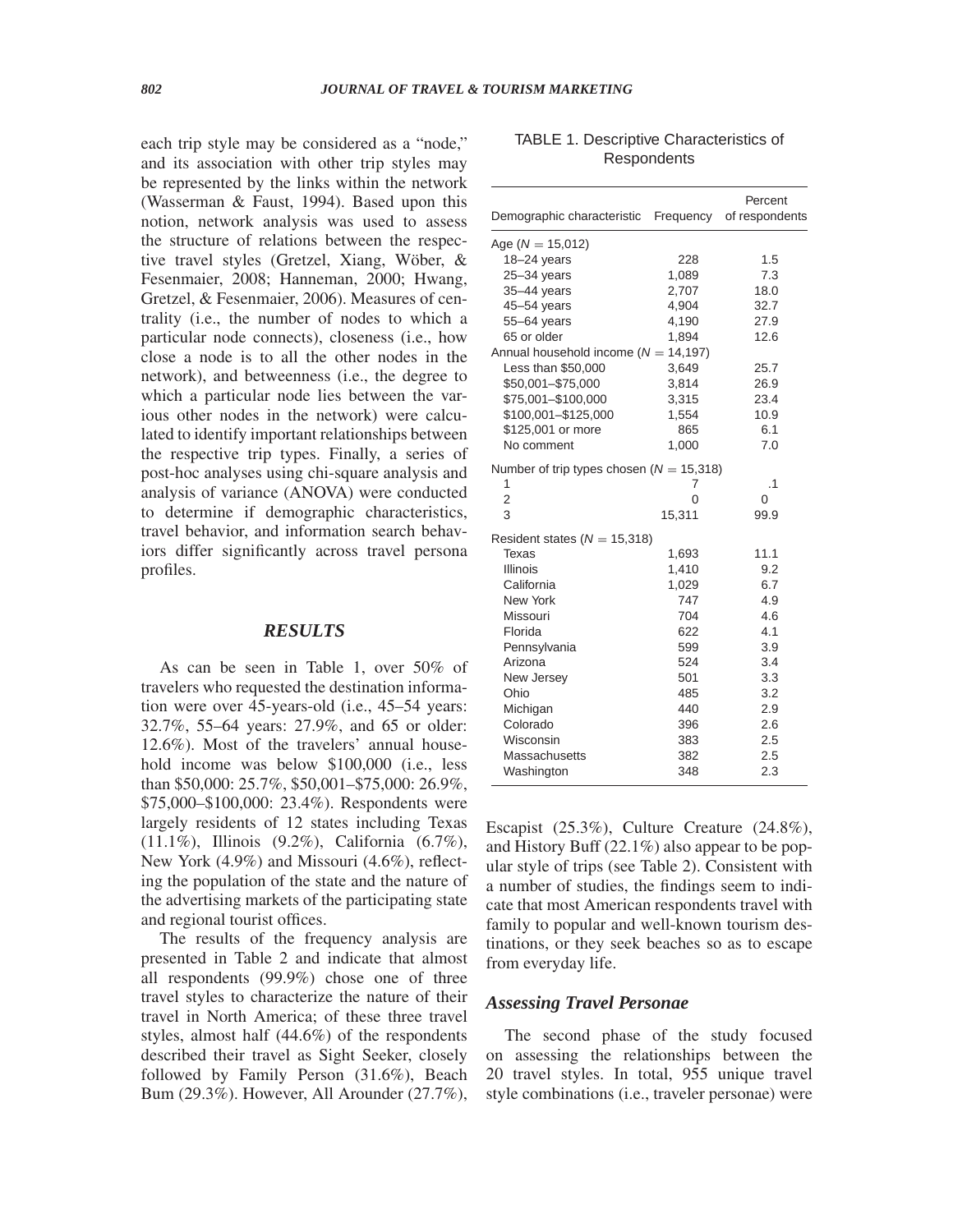| <b>Travel styles</b>      | Frequency | Percent of<br>respondents |
|---------------------------|-----------|---------------------------|
| Sight Seeker              | 6,834     | 44.6                      |
| <b>Family Person</b>      | 4,842     | 31.6                      |
| Beach Bum                 | 4,490     | 29.3                      |
| All Arounder              | 4,236     | 27.7                      |
| Escapist                  | 3,868     | 25.3                      |
| <b>Culture Creature</b>   | 3,800     | 24.8                      |
| <b>History Buff</b>       | 3,379     | 22.1                      |
| Romantic                  | 2,213     | 14.4                      |
| <b>Shopping Shark</b>     | 2,073     | 13.5                      |
| Outdoor Lover             | 2,007     | 13.1                      |
| <b>Trail Trekker</b>      | 1,577     | 10.3                      |
| <b>City Connoisseur</b>   | 1,419     | 9.3                       |
| Gamer                     | 1,187     | 7.7                       |
| <b>Sports Event Lover</b> | 748       | 4.9                       |
| <b>Action Agent</b>       | 682       | 4.5                       |
| <b>RV Enthusiast</b>      | 644       | 4.2                       |
| Life Seeker               | 614       | 4.0                       |
| <b>Avid Athlete</b>       | 473       | 3.1                       |
| <b>Thrill Seeker</b>      | 338       | 2.2                       |
| <b>Boater</b>             | 338       | 2.2                       |
| <b>Total</b>              | 45,762    | 298.8%                    |

TABLE 2. Frequency of Travel Styles

*Note.* Up to three choices were allowed;  $N = 15,318$ .

identified where the proportion of each profile is very small (the highest is 2.6% of the responses). Importantly, this finding seems to indicate that while there are a number of different traveler personae, the differences in the more popular profiles may be slight in that they share two of the three trip types (see Table 3). For example, the most popular travel persona

TABLE 3. Top 10 Travel Persona Profiles

| Travel<br>persona | Travel styles within travel persona                    | ℅   |
|-------------------|--------------------------------------------------------|-----|
| 1                 | Culture Creature, Sight Seeker, History<br><b>Buff</b> | 2.6 |
| 2                 | Sight Seeker, History Buff, All Arounder               | 1.9 |
| 3                 | Sight Seeker, Family Person, All Arounder              | 1.8 |
| 4                 | Culture Creature, Sight Seeker, All<br>Arounder        | 1.8 |
| 5                 | Sight Seeker, Family Person, Beach Bum                 | 1.7 |
| 6                 | Family Person, Beach Bum, Escapist                     | 1.7 |
| $\overline{7}$    | Sight Seeker, Family Person, History Buff              | 1.5 |
| 8                 | Culture Creature, Sight Seeker, Family<br>Person       | 1.5 |
| 9                 | Culture Creature, City Connoisseur, Sight<br>Seeker    | 1.4 |
| 10                | Beach Bum, Escapist, Romantic                          | 1.3 |

(representing 2.6% of the respondents) is defined by Culture Creature, Sight Seeker, and History Buff travel styles; whereas the second travel persona (representing 1.9% of the respondents) is comprised of Sight Seeker, History Buff, and All Arounder travel styles. In comparing the two traveler profiles, it seems that both types of traveler groups are likely to go sightseeing and visit historical attractions; however, travelers with the former travel persona (i.e., Culture Creature, Sight Seeker, and History Buff) appear to prefer cultural experiences, while the latter (i.e., Sight Seeker, History Buff, and All Arounder) prefer to go to places where "there are lots of things to do and see." Interestingly, the top six traveler personae are some combination of Sight Seeker, Family Person, and Culture Creature, with another travel style defining the unique aspect of the persona. For example, the third most popular traveler profile (1.8% of the respondents) includes Sight Seeker, Family Person, and All Arounder; the fourth profile (1.8%) includes Culture Creature, Sight Seeker, and All Arounder; the fifth travel personality profle (1.7%) is comprised of Sight Seeker, Family Person, and Beach Bum; and the sixth profile (1.7%) includes Family Person, Beach Bum, and Escapist. Interestingly, all except the sixth travel persona includes the Sight Seeker travel style, and three out of six personality profiles include All Arounder and Family Person travel style.

In the next step of the study, network analysis was used to examine/describe the relationships between the 20 travel styles by utilizing UCINET 6.0 where the width of lines describes the strength of the relationship (Borgatti, Everett, & Freeman, 2002). The results are represented in a network map that describes the patterns of connections among the respective travel styles. A symmetric matrix of the joint occurrences was constructed to measure/describe the associations between the 20 travel styles; the results of this analysis show that all of travel styles were connected, ranging from a low of 2 cases to a high of 1,747 whereby individuals bundled together the two trip types (see Table 4). UCINET 6.0 was then used to assess the relationships among the respective travel styles and the diagnostic statistics of the network including Degree Centrality, Closeness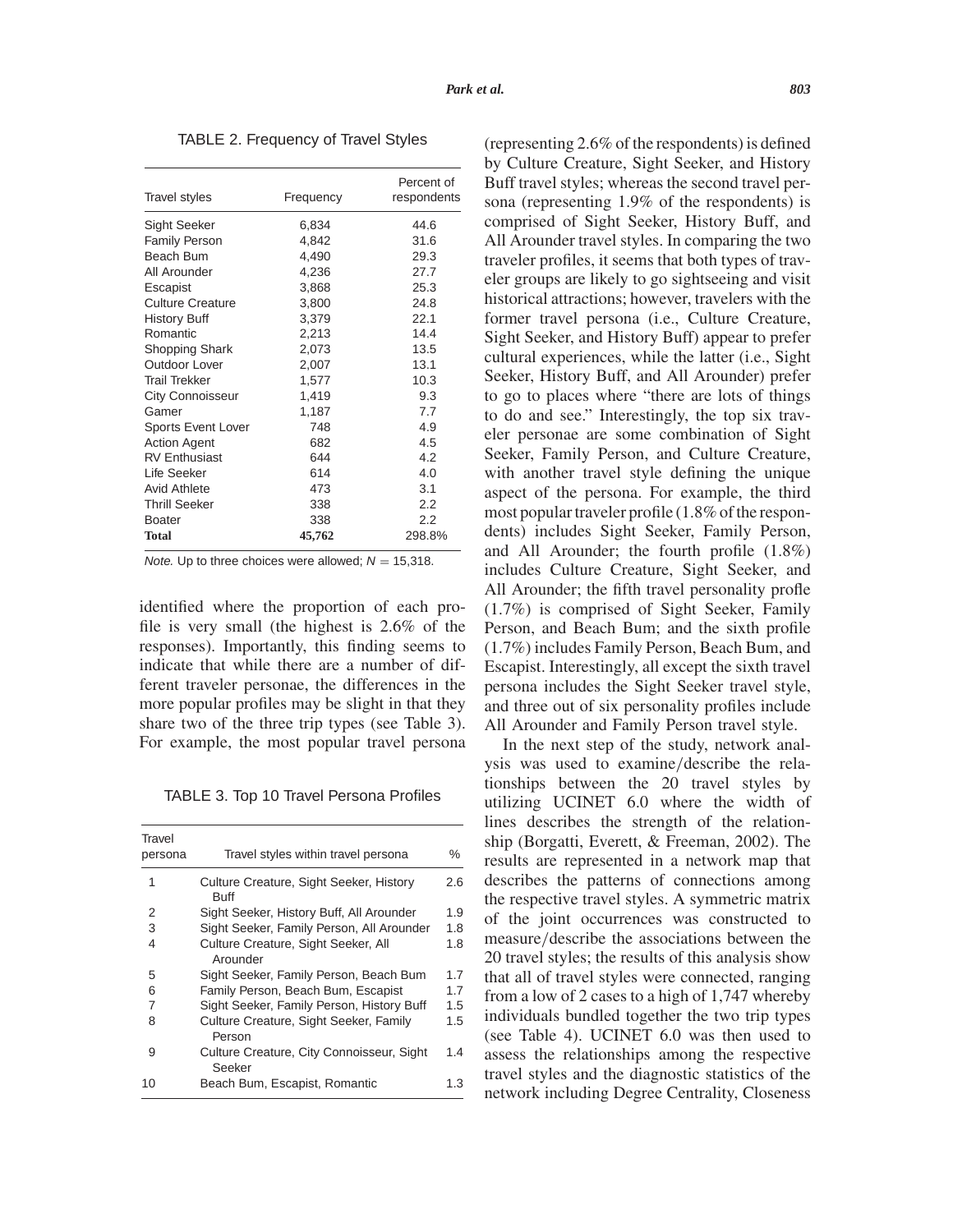|                      | 1        | 2   | 3    | 4    | 5    | 6   | 7   | 8        | 9   | 10       | 11 | 12  | 13       | 14  | 15       | 16       | 17  | 18       | 19       |
|----------------------|----------|-----|------|------|------|-----|-----|----------|-----|----------|----|-----|----------|-----|----------|----------|-----|----------|----------|
| 1 Culture Creature   | $\Omega$ |     |      |      |      |     |     |          |     |          |    |     |          |     |          |          |     |          |          |
| 2 City Connoisseur   | 545      | 0   |      |      |      |     |     |          |     |          |    |     |          |     |          |          |     |          |          |
| 3 Sight Seeker       | 1673     | 525 | 0    |      |      |     |     |          |     |          |    |     |          |     |          |          |     |          |          |
| 4 Family Person      | 789      | 218 | 1783 | 0    |      |     |     |          |     |          |    |     |          |     |          |          |     |          |          |
| 5 Beach Bum          | 544      | 297 | 1206 | 1400 | 0    |     |     |          |     |          |    |     |          |     |          |          |     |          |          |
| 6 Sports Event Lover | 111      | 75  | 202  | 197  | 214  | 0   |     |          |     |          |    |     |          |     |          |          |     |          |          |
| 7 Outdoor Lover      | 187      | 36  | 673  | 452  | 430  | 59  | 0   |          |     |          |    |     |          |     |          |          |     |          |          |
| 8 Shopping Shark     | 420      | 193 | 702  | 563  | 507  | 77  | 89  | $\Omega$ |     |          |    |     |          |     |          |          |     |          |          |
| 9 Action Agent       | 126      | 102 | 159  | 102  | 205  | -52 | 29  | 76       | 0   |          |    |     |          |     |          |          |     |          |          |
| 10 Thrill Seeker     | 34       | 23  | 93   | 59   | 84   | 10  | 46  | 32       | 27  | $\Omega$ |    |     |          |     |          |          |     |          |          |
| 11 Avid Athlete      | 46       | 14  | 104  | 95   | 105  | 47  | 81  | 40       | 24  | -11      | 0  |     |          |     |          |          |     |          |          |
| 12 Trail Trekker     | 180      | 44  | 580  | 275  | 236  | 29  | 481 | 64       | 14  | 29       | 52 | 0   |          |     |          |          |     |          |          |
| 13 Boater            | 28       | 5   | 52   | 81   | 143  | 7   | 62  | 8        | 12  | 5        | 5  | 23  | $\Omega$ |     |          |          |     |          |          |
| 14 History Buff      | 969      | 157 | 1747 | 676  | 409  | 84  | 234 | 227      | 37  | 38       | 45 | 241 | 60       | 0   |          |          |     |          |          |
| 15 Gamer             | 120      | 55  | 336  | 223  | 322  | 69  | 72  | 166      | 79  | 35       | 43 | 27  |          | 137 | $\Omega$ |          |     |          |          |
| 16 Escapist          | 528      | 142 | 1080 | 969  | 1245 | 79  | 377 | 322      | 85  | 37       | 74 | 283 | 56       | 551 | 237      | $\Omega$ |     |          |          |
| 17 Life Seeker       | 148      | 20  | 124  | 129  | 94   | 7   | 38  | 55       | 12  | 12       | 7  | 55  | 10       | 100 | 10       | 161      | 0   |          |          |
| 18 RV Enthusiast     | 50       | 14  | 262  | 143  | 79   | 10  | 134 | 21       | 5   |          | 14 | 57  | 14       | 108 | 35       | 143      | 17  | $\Omega$ |          |
| 19 All Arounder      | 788      | 263 | 1746 | 998  | 782  | 94  | 362 | 367      | 137 | 69       | 86 | 381 | 55       | 657 | 227      | 713      | 173 | 130      | $\Omega$ |
| 20 Romantic          | 293      | 101 | 586  | 498  | 655  | 69  | 144 | 214      | 79  | 29       | 52 | 97  | 28       | 263 | 151      | 640      | 56  | 50       | 415      |

TABLE 4. Travel Style Concurrence Matrix

Centrality, and Betweenness Centrality were calculated to provide insight into the "centrality" of the respective trip types within the overall network. Following Freeman (1979), Degree Centrality measures the number of direct connections the node (i.e., travel style) has within the network; thus, the more links a travel style has, the more "central" it is. Closeness Centrality measures, on the other hand, describe the relative "position" of a travel style in terms of having the shortest path to all other nodes; thus, travel styles that have a high Closeness Centrality are more easily connected to other travel styles. Last, Betweenness Centrality measures the degree to which the node acts as a "bridge" or "connection" to clusters of nodes within the overall network. That is, measures of Betweenness enable one to identify nodes (i.e., travel styles) that "link" other travel styles within the overall network.

As can be seen in Figure 3 and Table 5, Sight Seeker is one of the central nodes (travel styles) in the network that lies within the central frame of the travel styles and is the highest degree on all measures of centrality (degree centrality  $= 13,633$ ; closeness centrality = 1,883.5; betweenness centrality = 49.4); this finding is consistent with the expectation

that sightseeing is a common "characteristic" of travel. Additionally, Family Person (degree centrality =  $9,560$ ; closeness centrality = 1793.7; betweenness centrality  $= 35.5$ ), Beach Bum (degree centrality  $= 8.957$ ; closeness centrality  $= 1777.1$ ; betweenness centrality  $= 41.48$ ), and All Arounder (degree centrality  $= 8,443;$ closeness centrality  $= 1753.6$ ; betweenness centrality  $= 33.43$ ) are central in that they lie within the central part of the network and, individually, are linked to many of the other trip types. These findings contrast sharply with Boater (degree centrality =  $675$ ; closeness centrality =  $555.7$ ; betweenness centrality  $= 2.5$ ), Thrill Seeker (degree centrality  $= 675$ ; closeness centrality =  $557.0$ ; betweenness centrality = 3.1), and Avid Athlete (degree centrality  $= 945$ ; closeness centrality  $= 707.1$ ; betweenness centrality  $= 4.6$ ), whereby they are only loosely connected within the network. Further, the results of the network analysis show that there are a number of interesting relationships among travel styles. For example, there appear to be close associations among All Arounder, Family Person, and Sight Seeker travel styles, but not with RV Enthusiast. Additionally, the All Arounder travel style is connected to Culture Creature and Outdoor Lover, but not with, for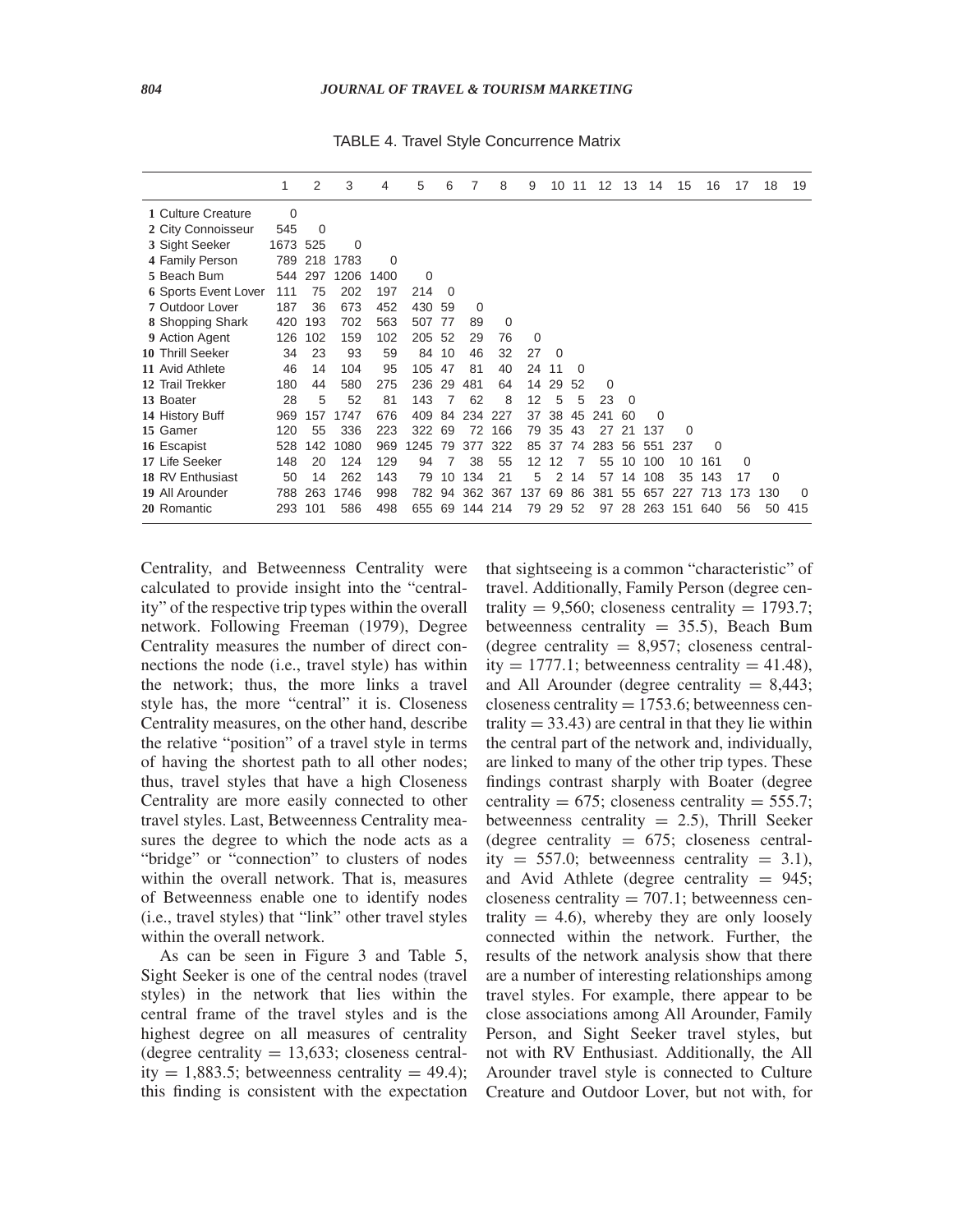

FIGURE 3. Structural Relationships Among Travel Styles.

example, Avid Athlete; also, Escapist is closely connected to Beach Bum and Family Person, but not with Action Agent or Life Seeker. Finally, Gamer has indirect relationships with Culture Creature and City Connoisseur while having direct relationships with All Arounder and Escapist nodes.

### *Comparing Travel Personae*

The last series of analyses focused on assessing differences among four selected travel personae (i.e., Persona 1 includes "Culture Creature," "Sight Seeker," and "History Buff"; Persona 2 includes "All Arounder," "Sight Seeker," and "History Buff"; Persona 3 includes "All Arounder," "Sight Seeker," and "Family Person"; and, Travel Persona 4 includes "All Arounder," "Beach Bum," and "Family Person") in terms of demographic characteristic, travel behaviors, and travel intention to visit

destinations. These profiles were chosen for the following reasons: Persona 1 is the most popular group, representing 2.6% of total respondents; Persona 2 is also popular (1.9% of total respondents) and differs slightly from Profile 1 as it includes one different type of trip. The Persona 3, on the other hand, differed substantially from Persona 1 (1.8% of total respondents) in that it included two different travel types which are popular—All Arounder and Family Person. Last, Travel Persona 4 (1.0% of total respondents) included three popular but completely different trip types than Persona 1.

Chi-square analysis was conducted to compare all four travel personae in regard to demographic characteristics. As can be seen in Table 6, those respondents with a Persona 1 (38.0% of which in 55–64 years and 23.8% in 65 or older) and Persona 2 (40.7% and 19.3%) are significantly ( $\alpha = .05$ ) older than those with Persona 3 (19.1% and 8.1%) and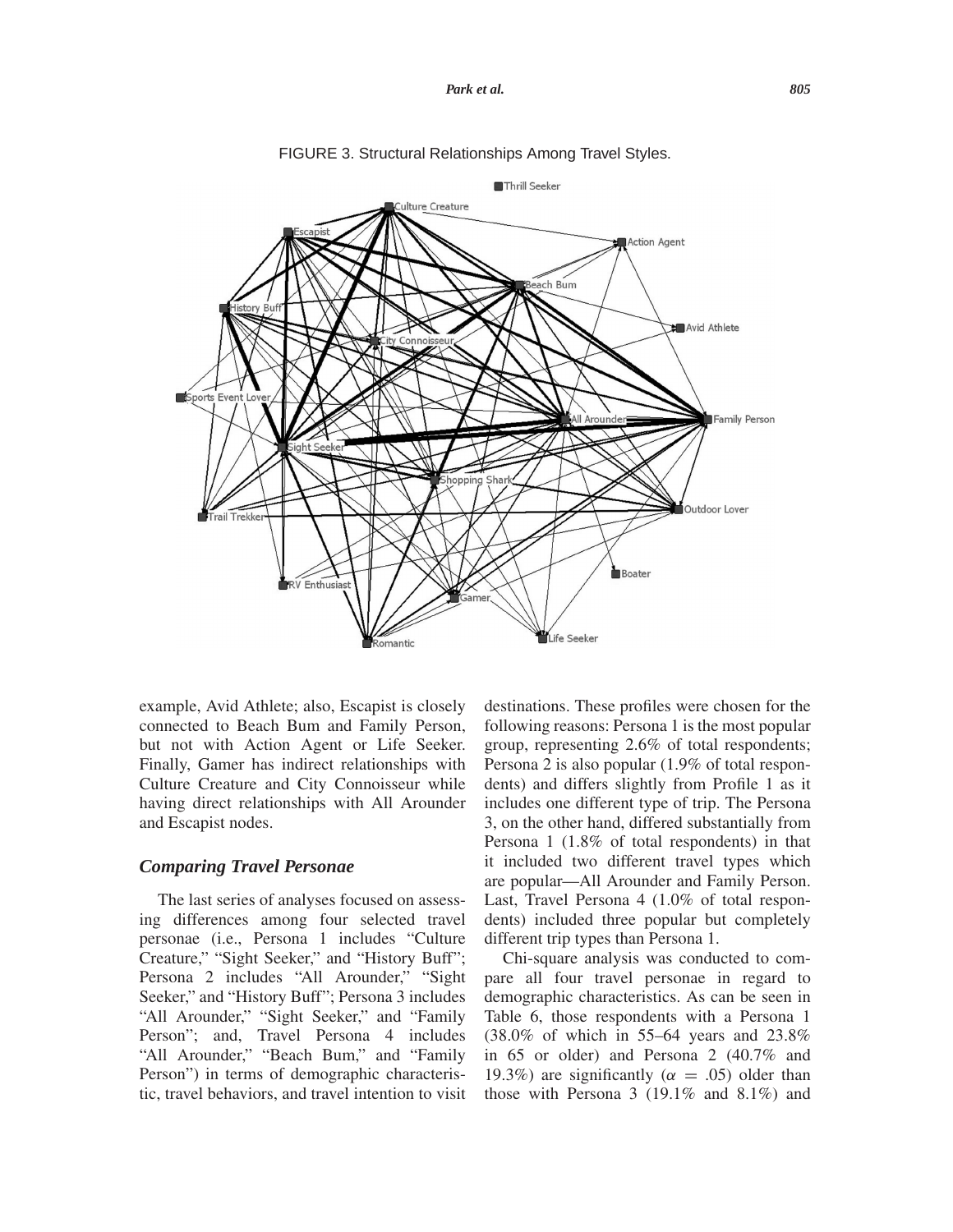| <b>Travel style</b>          | Degree<br>centrality | Closeness<br>centrality | <b>Betweenness</b><br>centrality |
|------------------------------|----------------------|-------------------------|----------------------------------|
| Sight Seeker                 | 13,633               | 1883.5                  | 49.4                             |
| <b>Family Person</b>         | 9,560                | 1793.7                  | 35.5                             |
| Beach Bum                    | 8,957                | 1777.1                  | 41.5                             |
| All Arounder                 | 8,443                | 1753.6                  | 33.4                             |
| Escapist                     | 7,722                | 1721.7                  | 29.1                             |
| <b>Culture Creature</b>      | 7,579                | 1707.8                  | 25.6                             |
| <b>History Buff</b>          | 6,740                | 1664.6                  | 22.3                             |
| Romantic                     | 4,420                | 1495.9                  | 16.0                             |
| <b>Shopping Shark</b>        | 4,143                | 1464.8                  | 14.2                             |
| <b>Outdoor Lover</b>         | 3.986                | 1450.5                  | 19.9                             |
| <b>Trail Trekker</b>         | 3,148                | 1328.2                  | 12.5                             |
| <b>City Connoisseur</b>      | 2,829                | 1272.1                  | 9.5                              |
| Gamer                        | 2,365                | 1186.7                  | 11.1                             |
| <b>Sports Event</b><br>Lover | 1,492                | 937.9                   | 6.7                              |
| <b>Action Agent</b>          | 1,362                | 890.3                   | 7.1                              |
| <b>RV Enthusiast</b>         | 1,288                | 857.5                   | 4.2                              |
| Life Seeker                  | 1,228                | 833.7                   | 4.1                              |
| <b>Avid Athlete</b>          | 945                  | 707.1                   | 4.6                              |
| <b>Thrill Seeker</b>         | 675                  | 557.0                   | 3.1                              |
| <b>Boater</b>                | 675                  | 555.7                   | 2.5                              |
| Descriptive statistics       |                      |                         |                                  |
| Sum                          | 91,280               | 25839.5                 | 352.2                            |
| Mean                         | 4,564                | 1291.9                  | 17.6                             |
| Variance                     | 13,076,861           | 188294.9                | 186.2                            |
| Standard<br>Deviation        | 3,616                | 433.9                   | 13.7                             |
| Minimum                      | 675                  | 555.7                   | 49.4                             |
| Maximum                      | 13,633               | 1883.5                  | 2.5                              |

TABLE 5. Summary Measures of Network Analysis

Persona 4 (12.8% and 5.5%). In terms of annual income, those travelers with a Persona 4 (28.1% of \$75,001–\$100,000 and 16.3% of which in \$100,001–\$125,000) have a relatively higher annual income than those travelers characterized as Persona 1 (20.1% and 8.7%) or Persona 2 (23.7% and 9.3%).

Travel activities were also compared among four travel personae. Out of 18 activities included in the study, the four personae differed significantly ( $\alpha = .05$ ) for 15 activities (see Table 7). Specifically, it appears that the American travelers characterized as Persona 1 tend to Tour, Visit a culture site/event, Visit historic site, and Attend a festival, craft fair. On the other hand, those described as Persona 2 (All Arounder, Sight Seeker, and History Buff) are likely to do a general tour, Visit a national

park or state park, and Visit a historic site. American travelers with a Persona 3 (consisting of All Arounder, Sight Seeker, Family Person) prefer to Visit a theme/amusement park, Dine at a good restaurant, and Hike, bike, etc. Last, travelers with a Persona 4 are likely to Visit a theme/amusement park, Dine at a good restaurant, Participate in outdoor activities, Visit a beach/water front area, and go shopping.

Last, chi-square analysis was used to examine differences in intention to visit destinations in the United States, Canada, Mexico, and the Caribbean among the four travel personae. The results (see Table 8) indicate that travelers with a Persona 1 showed significantly ( $\alpha = .05$ ) higher interest in visiting the North Central parts of the United States (47.7%) and Canada (44.1%), while those respondents described as Persona 2 indicated that they were more likely to visit places in the Northwest (51.0%) and Southwest United States (65.7%). In addition, travelers with a Persona 4 showed the highest intention to visit the Southeast United States (78.3%), the Caribbean (51.0%), and Mexico (35.2%).

# *DISCUSSION*

This study builds upon recent research suggesting that travel persona may be measured by identifying the combination of travel styles that one takes over a period of time; that is, while the decision to take any particular trip is largely based upon situational factors, it is argued that the overall portfolio of trips one takes can be used to describe how a traveler experiences travel. Therefore, this study posits that the notion of travel persona is a useful way to understand travelers and, therefore, provides an effective basis for developing strategies to market a destination. The results of this study of American travelers indicate that sightseeing, being with family, and relaxing on the beach, individually, represent the "core" of domestic pleasure travel in that these types of trips establish the basis for a large majority of all American pleasure trips. Thus, it appears that there is a great degree of homogeneity in American travel markets. However, when considering the specific combinations of travel styles, the traveler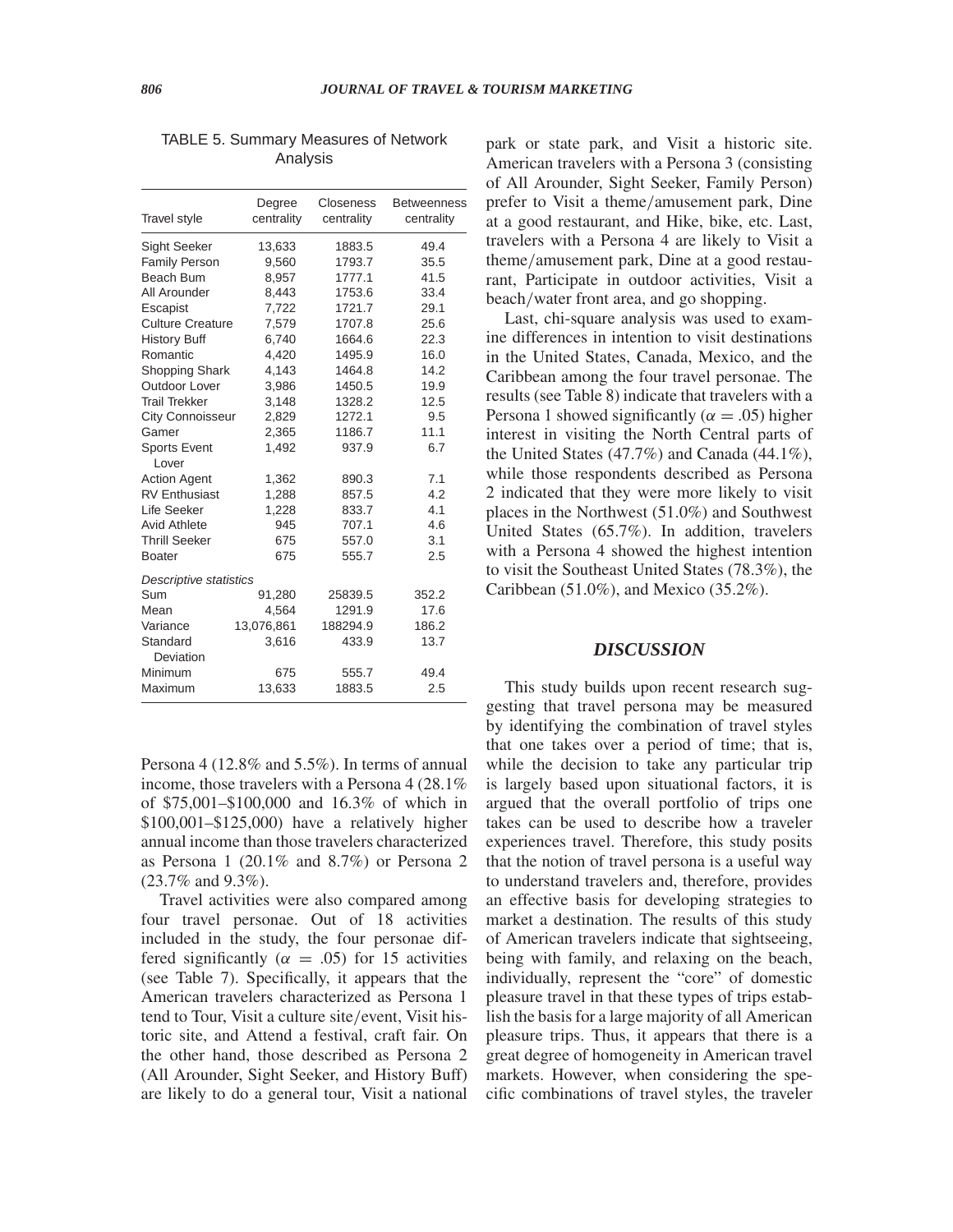|                                | Travel personae                                                             |                                                                  |                                                                   |                                                                |  |  |  |  |
|--------------------------------|-----------------------------------------------------------------------------|------------------------------------------------------------------|-------------------------------------------------------------------|----------------------------------------------------------------|--|--|--|--|
| Demographic<br>characteristics | Persona 1<br><b>Culture Creature</b><br>Sight Seeker<br>History Buff (2.6%) | Persona 2<br>All Arounder<br>Sight Seeker<br>History Buff (1.9%) | Persona 3<br>All Arounder<br>Sight Seeker<br>Family Person (1.8%) | Persona 4<br>All Arounder<br>Beach Bum<br>Family Person (1.0%) |  |  |  |  |
| Age                            |                                                                             |                                                                  |                                                                   |                                                                |  |  |  |  |
| 18-24 years                    | $7^{a,b,c}$                                                                 | $1.0^{a,d,e}$                                                    | .3 <sup>b,d</sup>                                                 | .0 <sub>c,e</sub>                                              |  |  |  |  |
| $25 - 34$ years                | 4.2                                                                         | 3.9                                                              | 7.0                                                               | 11.6                                                           |  |  |  |  |
| $35 - 44$ years                | 13.5                                                                        | 5.9                                                              | 29.2                                                              | 37.2                                                           |  |  |  |  |
| 45-54 years                    | 19.8                                                                        | 29.2                                                             | 36.2                                                              | 32.9                                                           |  |  |  |  |
| 55-64 years                    | 38.0                                                                        | 40.7                                                             | 19.1                                                              | 12.8                                                           |  |  |  |  |
| 65 or older                    | 23.8                                                                        | 19.3                                                             | 8.1                                                               | 5.5                                                            |  |  |  |  |
| Annual income                  |                                                                             |                                                                  |                                                                   |                                                                |  |  |  |  |
| Less than \$50,000             | $25.4^{\circ}$                                                              | 19.4                                                             | 23.0 <sup>t</sup>                                                 | $15.0^{c,f}$                                                   |  |  |  |  |
| \$50,001-\$75,000              | 31.6                                                                        | 31.9                                                             | 29.8                                                              | 22.2                                                           |  |  |  |  |
| \$75,001-\$100,000             | 20.1                                                                        | 23.7                                                             | 23.0                                                              | 28.1                                                           |  |  |  |  |
| \$100,001-\$125,000            | 8.7                                                                         | 9.3                                                              | 12.4                                                              | 16.3                                                           |  |  |  |  |
| \$125,001 or more              | 5.7                                                                         | 7.2                                                              | 5.0                                                               | 6.5                                                            |  |  |  |  |
| No comment                     | 8.5                                                                         | 8.6                                                              | 6.7                                                               | 11.8                                                           |  |  |  |  |

#### TABLE 6. Demographic Characteristics of Travel Personae

*Note.* Statistically significant difference ( $\alpha = .05$ ) using chi-square analysis. In the following superscripts:  $a = a$  comparison between Type 1 and Type 2;  $b = a$  comparison between Type 1 and Type 3;  $c = a$  comparison between Type 1 and Type 4;  $d = a$  comparison between Type 2 and Type 3;  $e = a$  comparison between Type 2 and Type 4;  $f = a$  comparison between Type 3 and Type 4.

persona, the results present an entirely different picture. Examination of the popular travel persona seems to suggest that travelers are much more idiosyncratic as reflected by the rich combination of the trips they take over a longer period of time. Indeed, this study identified 955 different travel personae, where the most popular travel style—Culture Creature, Sight Seeker and History Buff—comprises only 2.6% of the respondents. Additionally, there appears to be very subtle differences among the most popular travel persona; for example, a group of respondents (labeled Persona 1) differs slightly from those described as Personae 2 and 3—all three include Sight Seeker, but differ in terms of a focus on history, culture, and being an All Arounder. Similarly, Travel Persona 4 includes Family Person and All Arounder, but swaps All Arounder with Beach Bum. The importance of this (slight) difference is reflected in significant differences in demographic characteristics and travel preferences. More specifically, Persona 4 includes active and non-institutionalized travel styles (e.g., All Arounder and Beach Bum), is younger, and has a higher annual income than other personae involving relatively passive and institutionalized travel types (e.g., mainly Sight Seeking). Interestingly, the top four travel personae have different travel interests as reflected by difference in the likelihood of visiting destinations in North America; for example, Persona 4 is much more likely to visit international destinations (e.g., Caribbean and Mexico) than three other travel personae. These findings are consistent with previous literature suggesting that different travel styles result in different travel behaviors (Pearce 2005).

Network analysis was used to assess the relationships among the travel styles. Interestingly, Thrill Seekers, Boaters, and Sports Events Lovers were not substantively connected with the other types of trips; this finding can be interpreted that these travelers tend to take a majority of their trips that are somehow focused on these specific trips. Further, the network analysis identified important relationships (i.e., tendencies to take various types of trips) between a number of travel styles. For example, respondents self-identified as Culture Creature tend to mainly take trips that can be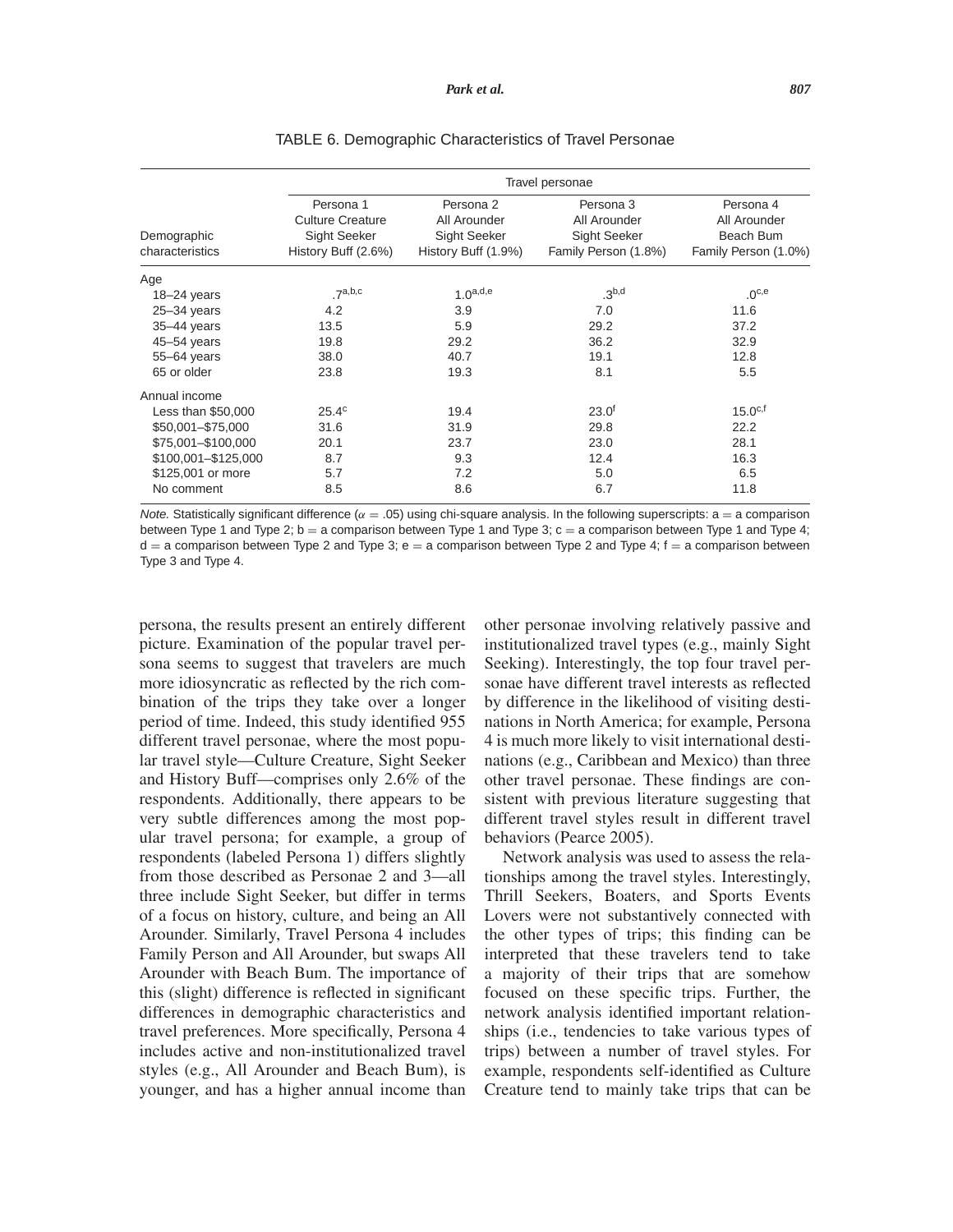|                                     |                                                             |                                           | Travel personae                           |                                        |  |
|-------------------------------------|-------------------------------------------------------------|-------------------------------------------|-------------------------------------------|----------------------------------------|--|
|                                     | Persona 1<br><b>Culture Creature</b><br><b>Sight Seeker</b> | Persona 2<br>All Arounder<br>Sight Seeker | Persona 3<br>All Arounder<br>Sight Seeker | Persona 4<br>All Arounder<br>Beach Bum |  |
| Trip activities                     | History Buff (2.6%)                                         |                                           | History Buff (1.9%) Family Person (1.8%)  | Family Person (1.0%)                   |  |
| Tour                                | $33.6^{b,c}$                                                | $34.3^{d,e}$                              | $22.3^{b,d,f}$                            | $13.2^{c,e,f}$                         |  |
| Visit a cultural site/event         | $72.5^{a,b,c}$                                              | 37.2a,d,e                                 | $24.9^{b,d}$                              | $18.6^{c,e}$                           |  |
| Visit a theme/amusement park        | $5.6^{a,b,c}$                                               | $10.7^{a,d,e}$                            | $42.3^{b,d}$                              | $49.7^{c,e}$                           |  |
| Visit a national park/state park    | $42.8^{a,b,c}$                                              | $64.4^{a,d,e}$                            | $54.8^{b,d,f}$                            | $31.1^{c,e,f}$                         |  |
| Visit a historic site               | 77.8b,c                                                     | $74.8^{d,e}$                              | $42.0^{b,d,f}$                            | 14.4c,e,f                              |  |
| Dine at a good restaurant           | $25.5^{b,c}$                                                | 26.2 <sup>e</sup>                         | $32.8^{b}$                                | 39.5c,e                                |  |
| Hike, bike, etc.                    | $1.6^{a,b}$                                                 | 4.5 <sup>a</sup>                          | 6.9 <sup>b</sup>                          | 4.2                                    |  |
| Participate in outdoor activities   | $1.6^{b,c}$                                                 | 1.9 <sup>e</sup>                          | 4.6 <sup>b</sup>                          | $7.2^{c,e}$                            |  |
| Go boating                          | .2 <sup>c</sup>                                             | .6                                        | 1.0                                       | $2.4^\circ$                            |  |
| Play golf or tennis                 | $1.4^{a,b,c}$                                               | 5.2 <sup>a</sup>                          | 4.3 <sup>b</sup>                          | 7.8 <sup>c</sup>                       |  |
| Snow ski                            | .5 <sup>b,c</sup>                                           | 1.0 <sup>e</sup>                          | 3.0 <sup>b</sup>                          | 4.8 <sup>c,e</sup>                     |  |
| Visit a beach/waterfront area       | $5.1^{a,b,c}$                                               | $10.0^{a,d,e}$                            | $28.5^{b,d,f}$                            | $70.7^{\text{c},\text{e},\text{f}}$    |  |
| Go shopping/antiquing               | 14.1                                                        | $11.0^e$                                  | 15.4                                      | 18.0 <sup>e</sup>                      |  |
| Attend a festival, craft fair, etc. | $10.0^{b,c}$                                                | 8.4                                       | 5.6 <sup>b</sup>                          | 4.2 <sup>c</sup>                       |  |
| Attend a boat, auto, ant. show      | .9                                                          | 1.3                                       | 1.0                                       | .6                                     |  |
| Participate in a sports event       | .5                                                          | 1.6                                       | .3                                        | .6                                     |  |
| Watch a sports event                | $1.2^{b,c}$                                                 | 2.9 <sup>e</sup>                          | 4.3 <sup>b</sup>                          | 6.6c, e                                |  |
| Gamble                              | 2.3                                                         | 1.6                                       | 3.6                                       | 1.8                                    |  |

#### TABLE 7. Primary Trip Activities of Travel Personae

*Note.* Statistically significant difference ( $\alpha = .05$ ) using chi-square analysis. In the following superscripts:  $a = a$  comparison between Type 1 and Type 2;  $b = a$  comparison between Type 1 and Type 3;  $c = a$  comparison between Type 1 and Type 4;  $d = a$  comparison between Type 2 and Type 3;  $e = a$  comparison between Type 2 and Type 4;  $f = a$  comparison between Type 3 and Type 4.

|                                |                                                                                    |                                                                  | Travel personae                                                   |                                                                |
|--------------------------------|------------------------------------------------------------------------------------|------------------------------------------------------------------|-------------------------------------------------------------------|----------------------------------------------------------------|
| North American<br>destinations | Persona 1<br><b>Culture Creature</b><br><b>Sight Seeker</b><br>History Buff (2.6%) | Persona 2<br>All Arounder<br>Sight Seeker<br>History Buff (1.9%) | Persona 3<br>All Arounder<br>Sight Seeker<br>Family Person (1.8%) | Persona 4<br>All Arounder<br>Beach Bum<br>Family Person (1.0%) |
| Northeast U.S.                 | 56.9                                                                               | 63.3                                                             | 56.3                                                              | 54.4                                                           |
| Southeast U.S.                 | 58.9 <sup>c</sup>                                                                  | $61.4^e$                                                         | 66.0 <sup>f</sup>                                                 | 78.3c,e,f                                                      |
| North Central U.S.             | 47.7 <sup>c</sup>                                                                  | $45.1^e$                                                         | 46.7 <sup>f</sup>                                                 | $34.9^{c,e,f}$                                                 |
| Northwest U.S.                 | 49.1 <sup>c</sup>                                                                  | $51.0^e$                                                         | 43.8                                                              | 33.3c,e                                                        |
| Southwest U.S.                 | 60.7a,b                                                                            | 65.7a,e                                                          | 57.2 <sup>b</sup>                                                 | 56.0 <sup>e</sup>                                              |
| Canada                         | 44.1a,b,c                                                                          | 42.7a,d,e                                                        | 30.1 <sup>b,d</sup>                                               | $23.6^{c,e}$                                                   |
| Caribbean                      | 25.6 <sup>c</sup>                                                                  | $27.2^e$                                                         | 30.5 <sup>†</sup>                                                 | $51.0^{c,e,f}$                                                 |
| Mexico                         | $20.0^{a,b,c}$                                                                     | $23.7^{a,e}$                                                     | $24.9^{b}$                                                        | $35.2^{c,e}$                                                   |

|  | TABLE 8. Intention to Visit Destinations Among Travel Personae |  |
|--|----------------------------------------------------------------|--|
|  |                                                                |  |

*Note.* Responses are based upon a 5-point scale ranging from *very unlikely* to *extremely likely* to visit places in the region. Statistically significant difference ( $\alpha = .05$ ) using ANOVA. In the following superscripts:  $a = a$  comparison between Type 1 and Type 2;  $b = a$  comparison between Type 1 and Type 3;  $c = a$  comparison between Type 1 and Type 4;  $d = a$  comparison between Type 2 and Type 3;  $e = a$  comparison between Type 2 and Type 4;  $f = a$  comparison between Type 3 and Type 4.

characterized as Sight Seeker, All Arounder, Escapist, History Buff and/or Beach Bum; however, it has weak relationships (i.e., very few travelers combine these types of trips) with Trail Trekker, Outdoor Lover, and Sports Event Lover. Further, the travel styles located on the outer part of the network map represent those trips that comprise more unique travel persona.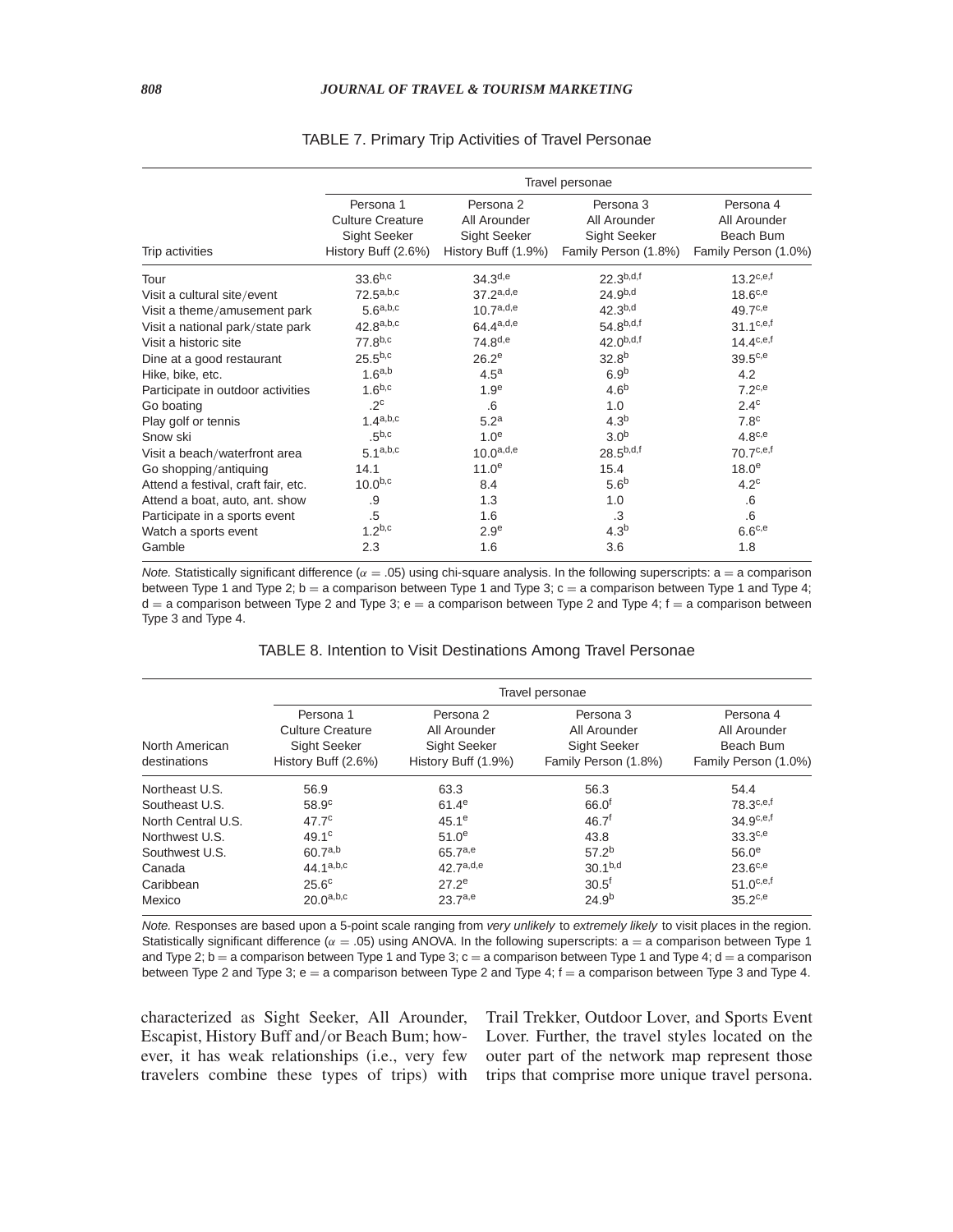For example, Boater has only one association with All Arounder and Avid Athlete has two relations with Beach Bum and Sight Seeker. In other words, travelers who are likely to identify strongly with boating also tend to identify themselves as an All Arounder; and travelers who identify with Avid Athlete are inclined to go to the beach and sightseeing.

The last set of analyses attempted to address a question regarding whether or not there are meaningful behavioral differences between the respective travel personae. That is, one might ask if the "slight" differences between travel groups whereby they share 2 of 3 traits (i.e., travel styles) result in meaningful differences from a destination marketing perspective. The results of the post hoc tests (based upon demographic and travel-related characteristics) seem to indicate that there are significant differences in the underlying travel behaviors of the respective travel personae. For example, those identified as Persona 1 (Culture Creature, Sight Seeker and History Buff) were, as one might expect, much more likely to visit places with cultural and historic sites, and/or attend a festival or craft fair. This pattern of travel contrasts sharply with those described as Persona 2 (which shares two facets—Sight Seeker and History Buff) in that they were much more likely to visit a national or state park, or visit a beach/water front. Similar analyses comparing Travel Personae 2, 3, and 4 show significant differences in both demographic and travel-related characteristics.

The findings of this study appear to support the idea that the American pleasure travel market is simultaneously simple (and therefore easily segmented) and extremely complex. Simple in that there are relatively few central drivers (i.e., 5–6 popular trip types) of travel behavior; complex in the sense that the number of combinations of these drivers translate into very small and reasonably unique segments (i.e., 955 travel personae) of the overall pleasure travel market. Thus from a marketing perspective, it seems that developing rather straightforward destination marketing strategies that appeal in terms of specific/individual travel styles such as culture, history, or relaxation should be extremely effective. The complex relationships between

trip types, however, seem to stress the need to develop a much more sophisticated understanding of travel markets. That is, one of the central tenets of destination marketing focuses on relationship marketing and repeat visitation whereby it is important to understand how to appeal to the visitor over a life time of visits.

With this in mind, the results of this study provide a useful foundation for understanding how this can be achieved. Specifically, this study identifies the core drivers of most pleasure travel; clearly, these provide the direction for targeting messaging, etc. In addition, this study identifies the extent of complementarity between travel styles; as such, it provides needed information regarding which activities can be used to encourage cross-selling, variety seeking, etc., which are necessary to encourage the visitor to come back again and again. However, a significant challenge is to develop messaging that distinguishes the many travel personae. Importantly, the Internet now provides the foundation for developing a highly customized marketing strategy that enables a tourist to "self-select" information so as to provide a more personalized information environment (i.e., advertisement). For example, a destination website may invite visitors to self-identify their travel persona, and based on these results, marketers can suggest appropriate destinations, attractions, or events; examples of these systems exist (e.g., Expedia.com and visitlasvegas.com), but appear to be very narrow in scope and implementation. Based on such a marketing approach, however, the development of such online systems enable tourism marketers to provide personalized information based upon a much deeper understanding of the personal characteristics, travel needs, and decision frames of the traveler (Fesenmaier, Werthner, & Wöber, 2006). Similarly, destination marketing organizations are beginning to use blogs, ratings, and other form of social media which, by definition, are self-selected. Thus, it is posited that the notions of travel persona proposed in this study along with the emerging tools provided through the Internet should enable destination marketing organizations to reach the notion long advocated by Negroponte (1995); that is, developing markets of "one."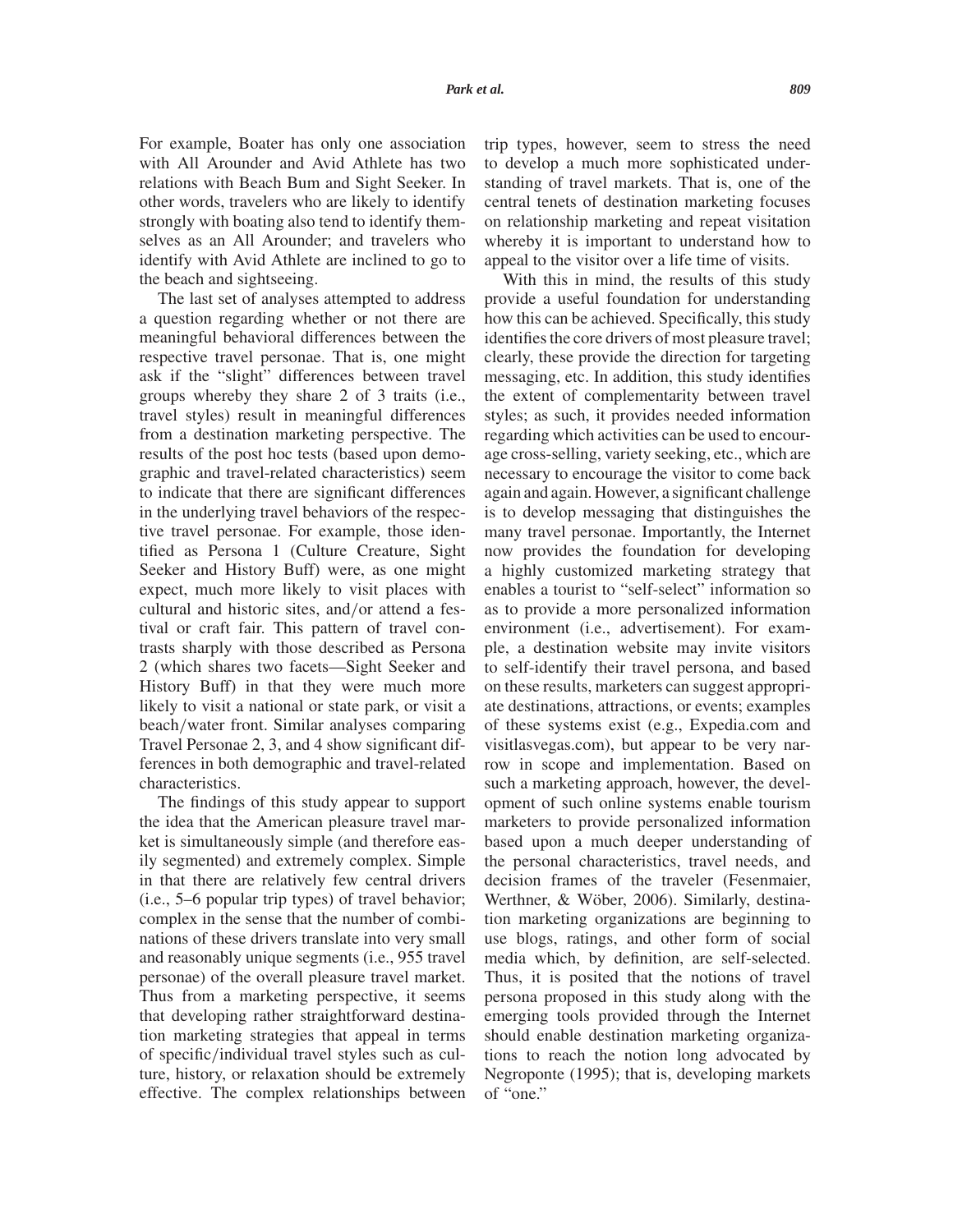There are a number of important limitations in this research that may affect the results of the study including the sources of the respondent pool and the design of the survey. First, while the sample size is quite large, the response rate and the sources for respondents pose important threats to the validity of the study in representing the popularity of trip types for all American travelers. Therefore, additional studies should be conducted that are representative of all travelers. However, it is argued that the distribution of trip type combinations (i.e., travel personalities) identified here should not be seriously affected by the biased sample as network analysis focuses on the relative relationships between trip types, rather than absolute numbers. And, for the same reason, the results of the post hoc tests assessing the differences in travel behavior among travel personalities should not be affected by this threat. Second, the response format may have limited respondents' ability to describe their travel personality in that they were allowed to choose up to three different trip types. In this study almost everyone chose three trip types, suggesting that people see their travel personalities in many complex ways which were not possible within this limitation. In addition, the response descriptions may have been incomplete or lacking in clarity, thereby limiting the ability of respondent to clearly understand the trip type. Therefore, additional studies should be conducted to provide a richer or more in-depth description of the individual. Finally, the travel behavior considered in this study was measured at one point in time. It would be interesting (and important) to conduct studies that are longitudinal whereby they include travel over a period of time, say 2–3 years, in order to examine the extent to which various trip types are bundled (or not bundled). With these limitations in mind, however, it is argued that the results of this study provide a useful foundation for developing highly personalized, and therefore, extremely effective destination marketing tools.

## **REFERENCES**

Basala, S. L., & Klenosky, D. B. (2001). Travel-style preferences for visiting a novel destination: A conjoint investigation across the novelty-familiarity continuum. *Journal of Travel Research*, *40*(2), 172–182.

- Beh, A., & Bruyere, B. L. (2007). Segmentation by visitor motivation in three Kenyan national reserves. *Tourism Management*, *28*(6), 1464–1471.
- Borgatti, S. P., Everett, M. G., & Freeman, L. C. (2002). *UCINET 6 for Windows*. Columbia, SC: Analytic Technologies.
- Cohen, E. (1972). Toward a sociology of international tourism. *Social Research*, *39*, 164–182.
- Dimanche, F., Havitz, M. E., & Howard, D. R. (1993). Consumer involvement profiles as a tourism segmentation tool. *Journal of Travel and Tourism Marketing*, *1*(4), 33–52.
- Eachus, P. (2004). Using the brief sensation seeking scale (BSSS) to predict holiday preferences. *Personality and Individual Differences*, *36*(1), 141–153.
- Engel, J. F., Kollat, D. T., & Blackwell, R. D. (1969). *Consumer behavior*. New York: Holt, Rinehart and Winston, Inc.
- Fesenmaier, D. R. (1985). Modeling variation in destination patronage for outdoor recreation activity. *Journal of Travel Research*, *24*(2), 17–22.
- Fesenmaier, D. R. (1988). Integrating activity patterns into destination choice models. *Journal of Leisure Research*, *20*, 175–191.
- Fesenmaier, D. R., & Johnson, B. (1989). Involvementbased segmentation: Implications for travel marketing in Texas. *Tourism Management*, *10*(4), 293–300.
- Fesenmaier, D. R., Werthner, H., & Wöber, K. W. (2006). *Destination recommendation systems: Behavioural foundations and applications*. London: CABI Publishing.
- Freeman, L. (1979). Centrality in social networks: Conceptual clarification. *Social Networks*, *1*, 215–239.
- Gramann J. H., Bonifield, R. L., & Kim, Y. (1995). Effect of personality and situational factors on intentions to obey rules in outdoor recreation areas. *Journal of Leisure Research*, *27*(4), 326–343.
- Gretzel, U., Hwang, Y., & Fesenmaier, D. R. (2006). A behavioral framework for destination recommendation systems design. In D. R. Fesenmaier, H. Werthner, & K. W. Wöber (Eds.), *Destination recommendation systems: Behavioral foundations and applications* (pp. 45–52). London: CABI Publishing.
- Gretzel, U., Mitchel, N., Hwang, Y.-H., & Fesenmaier, D. R. (2004). Tell me who you are and I will tell you where to go: Use of travel personalities in destination recommendation systems. *Information Technology and Tourism*, *7*(1), 3–12.
- Gretzel, U., Xiang, Z., Wöber, K., & Fesenmaier, D. R. (2008). Deconstructing destination perceptions, experiences, stories and Internet search: Text analysis in tourism research. In A. Woodside & D. Martin (Eds.), *Advancing tourism management* (pp. 339–357). London: CAB International.